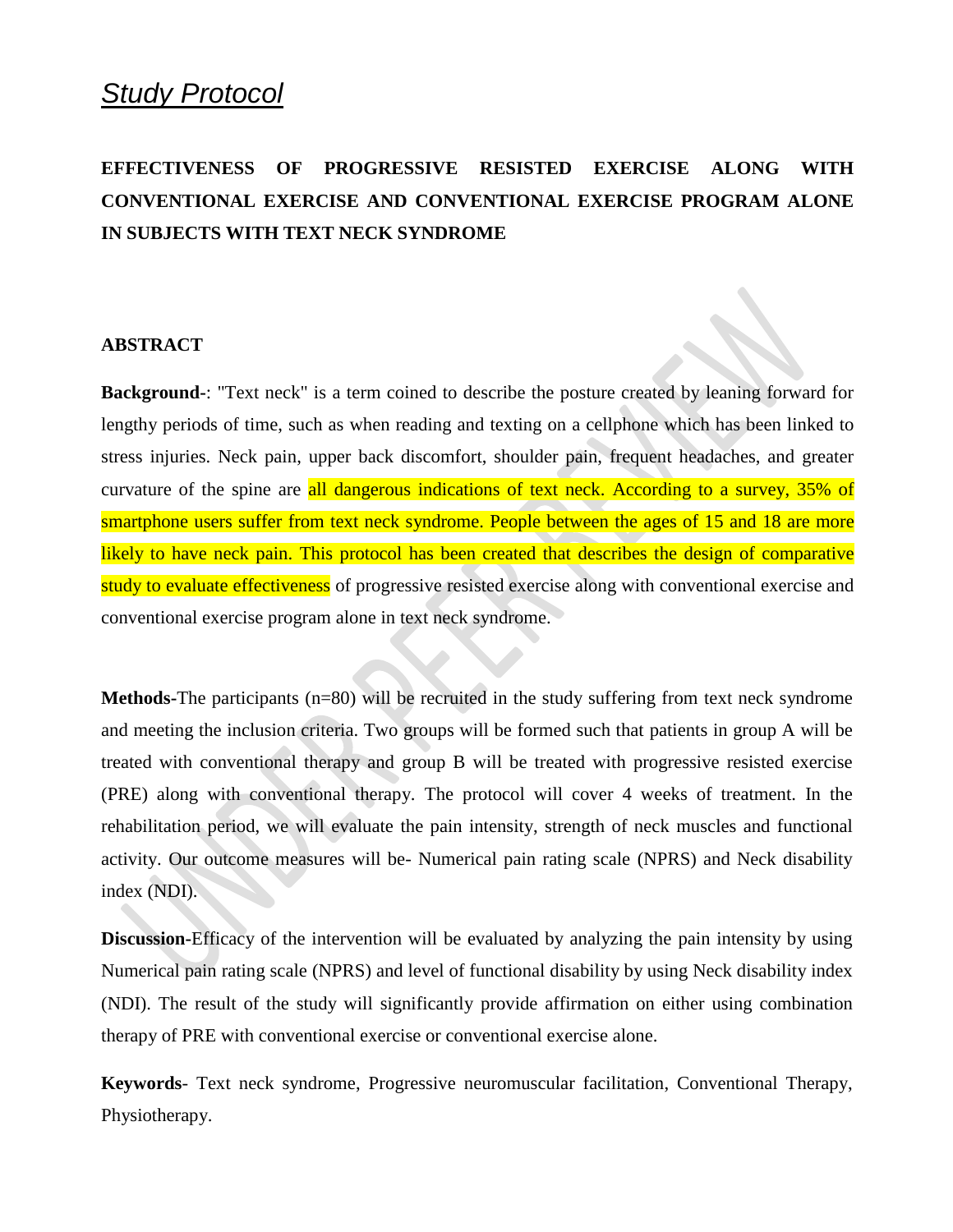#### **INTRODUCTION:**

Text Neck Syndrome is a common problem among students who use their phones for long periods of time and hang their heads down. This causes pain, disability, and a decrease in the cervical muscles' strength and endurance. Dr. Dean L. Fishman, a US chiropractor, invented the word "Text Neck" to define neck pain and muscle damage caused by stress injury or overuse syndrome from repeated and sustained staring down at mobile phones in poor posture.(1)

In today's world, where mobile technology has progressed so far, an increasing number of people are spending more time on portable devices like smartphones, computers, tablets, and e-readers. Text neck causes neck pain, shoulder pain, upper back pain, frequent headaches, and increased spine curvature, to name a few side effects.(2)

According to recent figures, at least 77 percent of the world's inhabitants owns a mobile phone. The key reason why cell phone usage is growing in popularity around the world is that it is a secure communication and entertainment system.(3)

According to a survey, 79 percent of people between the ages of 18 and 44 have a smartphone with them at all times. Eighty-two percent of the Swedish population between the ages of 15 and 24 had a smartphone and used it regularly for text messaging (SMS)(4)

The conventional treatment for text neck syndrome usually includes isometric exercises to the cervical muscles, active range of motion exercises, manual therapy etc. Post isometric relaxation can be more helpful in lowering discomfort and disability while also enhancing cervical range of motion in patients with non-specific neck discomfort..(5)

Dynamic neck strength exercise, as well as isometric training, have been shown to help with chronic neck pain.(6) Physiotherapy (aerobics, mobilisation, electrotherapy, and ultrasound), spinal manipulation, behavioural therapy, and ergonomic steps or occupational therapy are examples of conservative treatments that are prescribed or done in the care of Complain of the Arm, Neck, and Shoulder (e.g. working practices, splints)(7)

Progressive resistance exercise (PRE) is a way to improve the muscles' ability to produce force. PRE can be a valuable intervention in physical therapy because of the health benefits it provides. A diminished capability of muscles to produce force as a result of injury, disease, or disuse is a prevalent impairment among clients seen by physical therapists. If a lack of force production by muscles is a factor in an individual's inability to perform daily tasks, physical therapists may use PRE concepts to create treatment plans.  $(8)$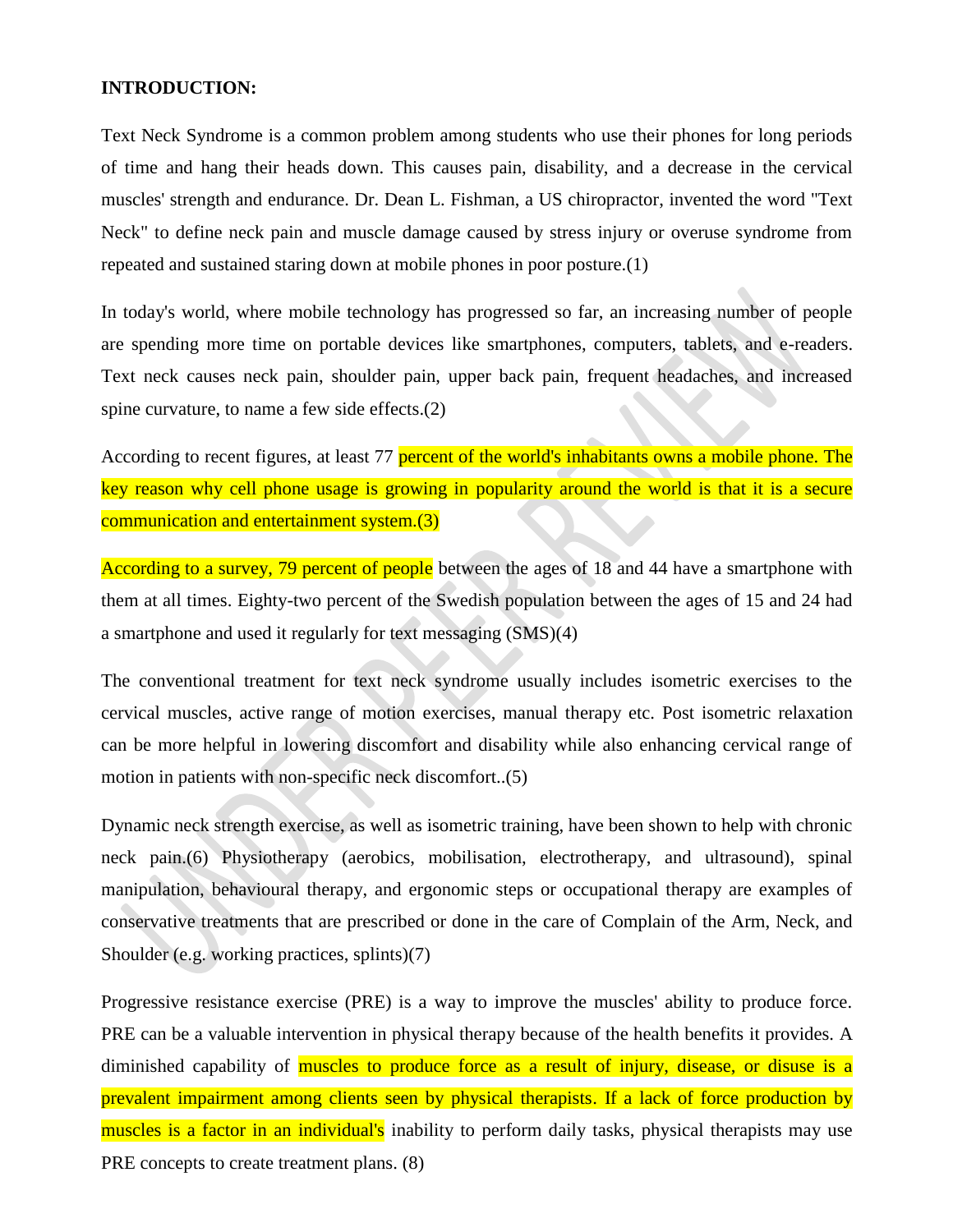Progressive resistance exercise (PRE) of the neck and shoulder muscles appears to be helpful for chronic neck and shoulder pain in some studies (2–6). Despite the fact that PRE tends to be effective in the treatment of chronic neck pain, a recent Cochrane Review concluded that there is insufficient evidence to make firm recommendations.(9)

According to one study, conducting progressive shoulder-neck resistance training three times a week for six weeks can improve deep and superficial cervical muscle strength dramatically.(10) Clinically substantial reductions in discomfort and soreness, as well as improved muscle strength, can be achieved with as little as 2 minutes of regular progressive resistance training for 10 weeks in people with frequent neck/shoulder problems.(11)

#### **AIM-**

This study aims to evaluate effectiveness of progressive resisted exercise along with conventional exercise and conventional exercise program alone in text neck syndrome

## **METHODOLOGY-**

#### **Study setting-**

The study will be carried out in Musculoskeletal-Physiotherapy OPD of Ravi Nair Physiotherapy College, Sawangi (Meghe), Wardha after getting approval from Institutional Ethical Committee of Datta Meghe Institute Of medical sciences, Deemed to be university.

# **Study design and sample size-**

The design of the study is cross sectional study enrolling 80 participants. The participants enrolled in this study will be randomized in 1:1 manner into Conventional Therapy intervention group (Group A) and rehabilitation program of PRE with conventional therapy (Group B), for 4 weeks each. Before inclusion, the participants will be explained about objectives and approaches of the study, and written informed consent forms will be signed by them. The study schedule of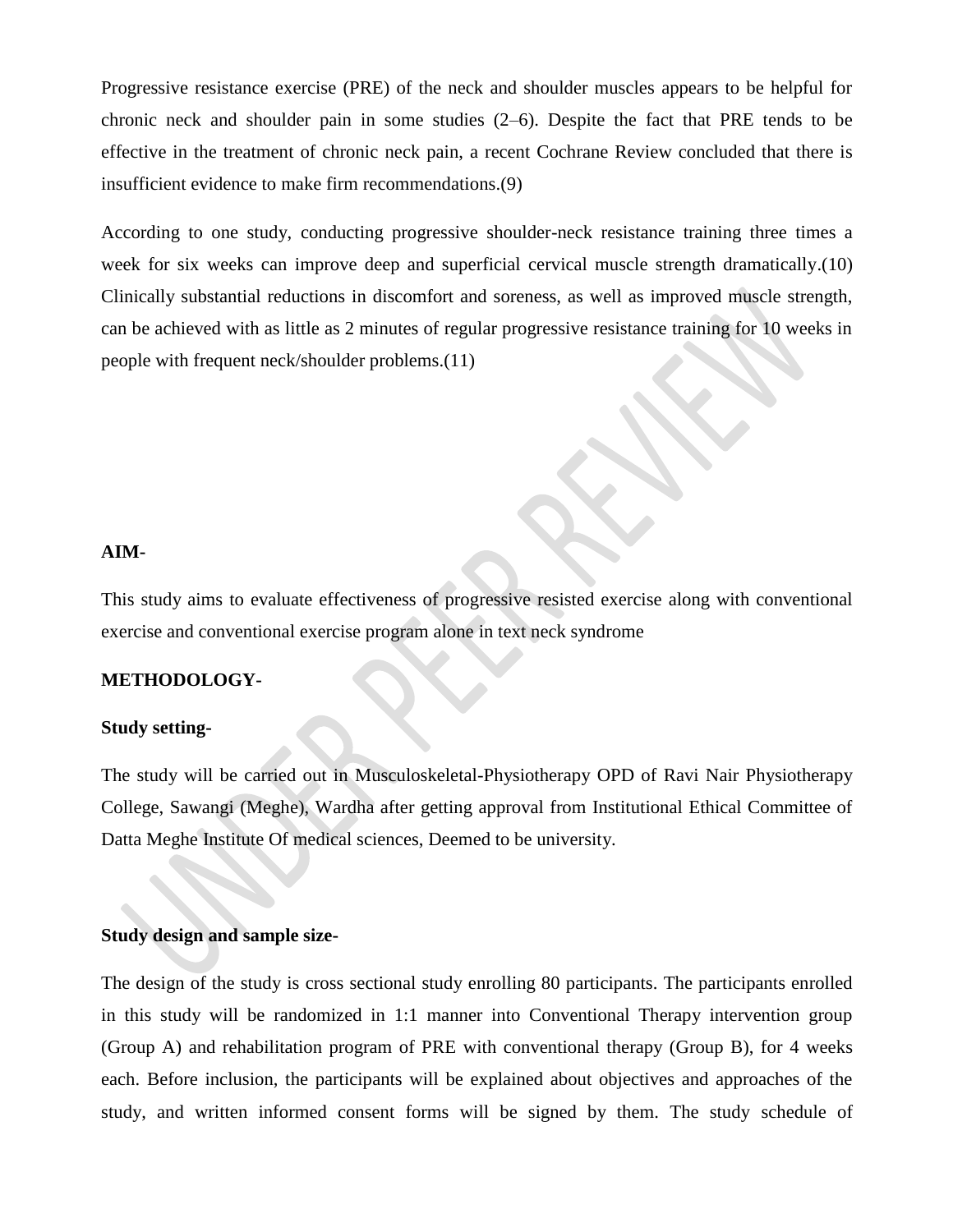enrollment, intervention and assessment of study (as recommended by standard protocol items: a recommendation for intervention trials (spirit),2013) is illustrated in fig 1.

|                                  | <b>STUDY PERIOD</b> |                |                                               |                 |             |                                 |             |  |  |  |  |  |  |
|----------------------------------|---------------------|----------------|-----------------------------------------------|-----------------|-------------|---------------------------------|-------------|--|--|--|--|--|--|
|                                  | Enrolm<br>ent       | Alloca<br>tion |                                               | Post-allocation |             | Follow-up test                  |             |  |  |  |  |  |  |
| <b>TIMEPOINT</b>                 | $-t_1$              |                | Intervention<br>$(t_1.t_6)$<br>$t_1$<br>$t_6$ |                 | $t_3$       | Post-<br>test<br>$\mathbf{T}_7$ | $t_{\rm x}$ |  |  |  |  |  |  |
| <b>ENROLLMEN</b><br>T:           |                     |                |                                               |                 |             |                                 |             |  |  |  |  |  |  |
| Eligibility<br>screen            | $\mathbf X$         |                |                                               |                 |             | $\overline{X}$                  |             |  |  |  |  |  |  |
| Informed<br>consent              | $\mathbf X$         |                |                                               |                 |             |                                 |             |  |  |  |  |  |  |
| Allocation                       |                     | X              |                                               |                 |             |                                 |             |  |  |  |  |  |  |
| <b>INTERVENTIO</b><br>NS:        |                     |                |                                               |                 |             |                                 |             |  |  |  |  |  |  |
| [PNF<br>+Conventional]           |                     |                | $\mathbf X$                                   | X               | $\mathbf X$ |                                 |             |  |  |  |  |  |  |
| [PNF+NMES]<br><b>ASSESSMENTS</b> |                     |                | $\mathbf X$                                   | X               | $\mathbf X$ |                                 |             |  |  |  |  |  |  |
| $\vdots$                         |                     |                |                                               |                 |             |                                 |             |  |  |  |  |  |  |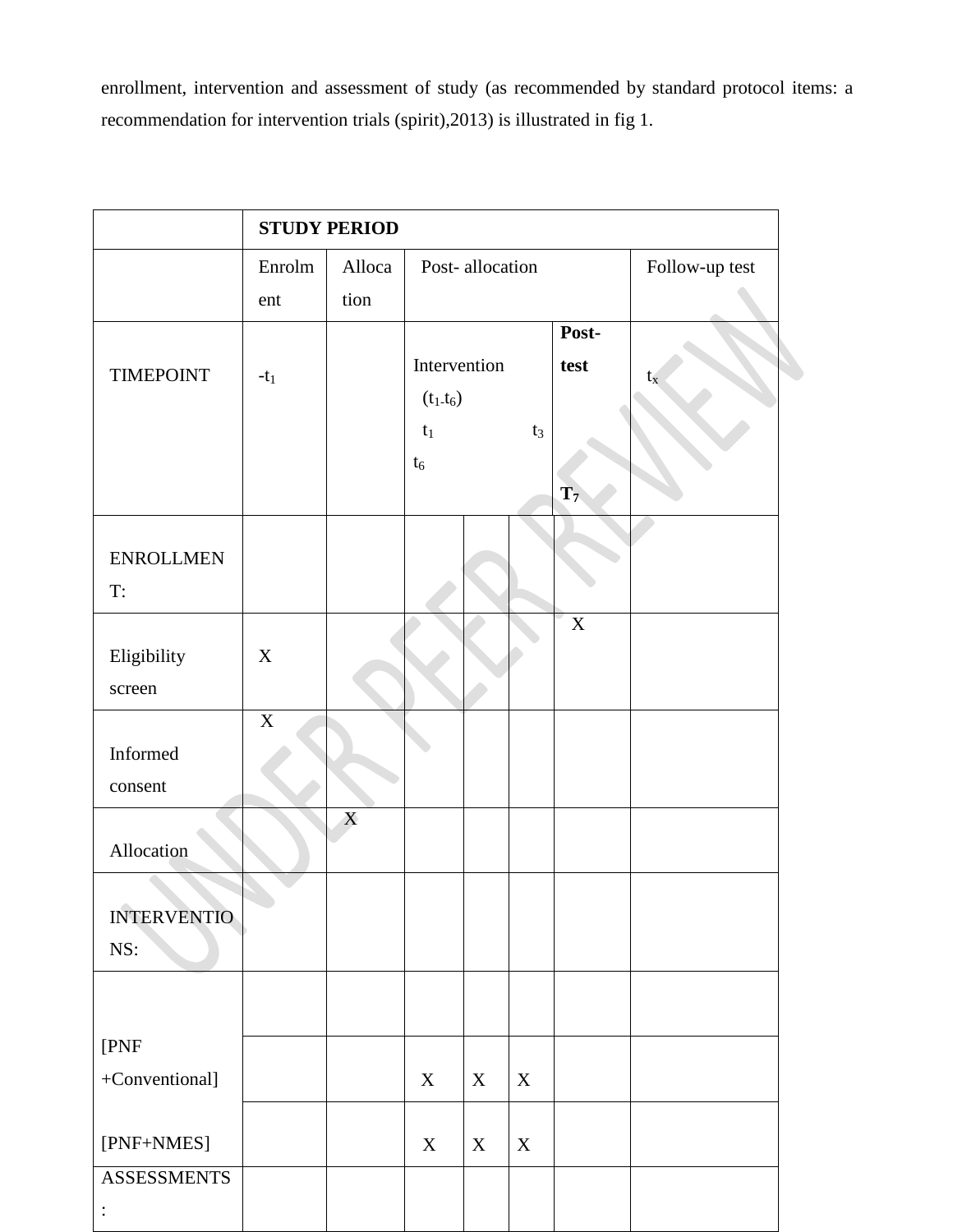|                 | X |   |   |   |   |   |  |
|-----------------|---|---|---|---|---|---|--|
| <b>Baseline</b> |   |   |   |   |   |   |  |
| Variables-      |   |   |   |   |   |   |  |
| MAS,            |   |   |   |   |   |   |  |
| GCS, MMSE       |   |   |   |   |   |   |  |
| Outcome         |   | X | X | X | X | X |  |
| Variables:      |   |   |   |   |   |   |  |
| MBI, ARAT       |   |   |   |   |   |   |  |

**Table. 1 schedule of enrollment, assessment and intervention.**

# **PARTICIPANTS-**

The inclusion criteria of participants are under-

- 1. Either gender between 17 and 22 years of age
- 2. Those who are having NPRS <5/10
- 3. Those who are having medical research council manual muscle testing scale >2/5.
- 4. Those who intend to take part in the study.

Exclusion criteria for participants are under-

- 1. Those who are less than 17 years and more than 22 years of age.
- 2. Those who are having NPRS  $>5/10$
- 3. Those who are having medical research council manual muscle testing scale <2/5.
- 4. Individuals with any neurological defect, any recent shoulder and neck or arm injury or with any history of cervical or head trauma or surgical intervention in the neck area.
- 5. Individuals with severe neck pain which require medical treatment or with any cervical disc disease like radiculopathy or inflammatory or malignant type of pain or suffering with any systematic diseases.
- 6. Those who are registered in another clinical trial.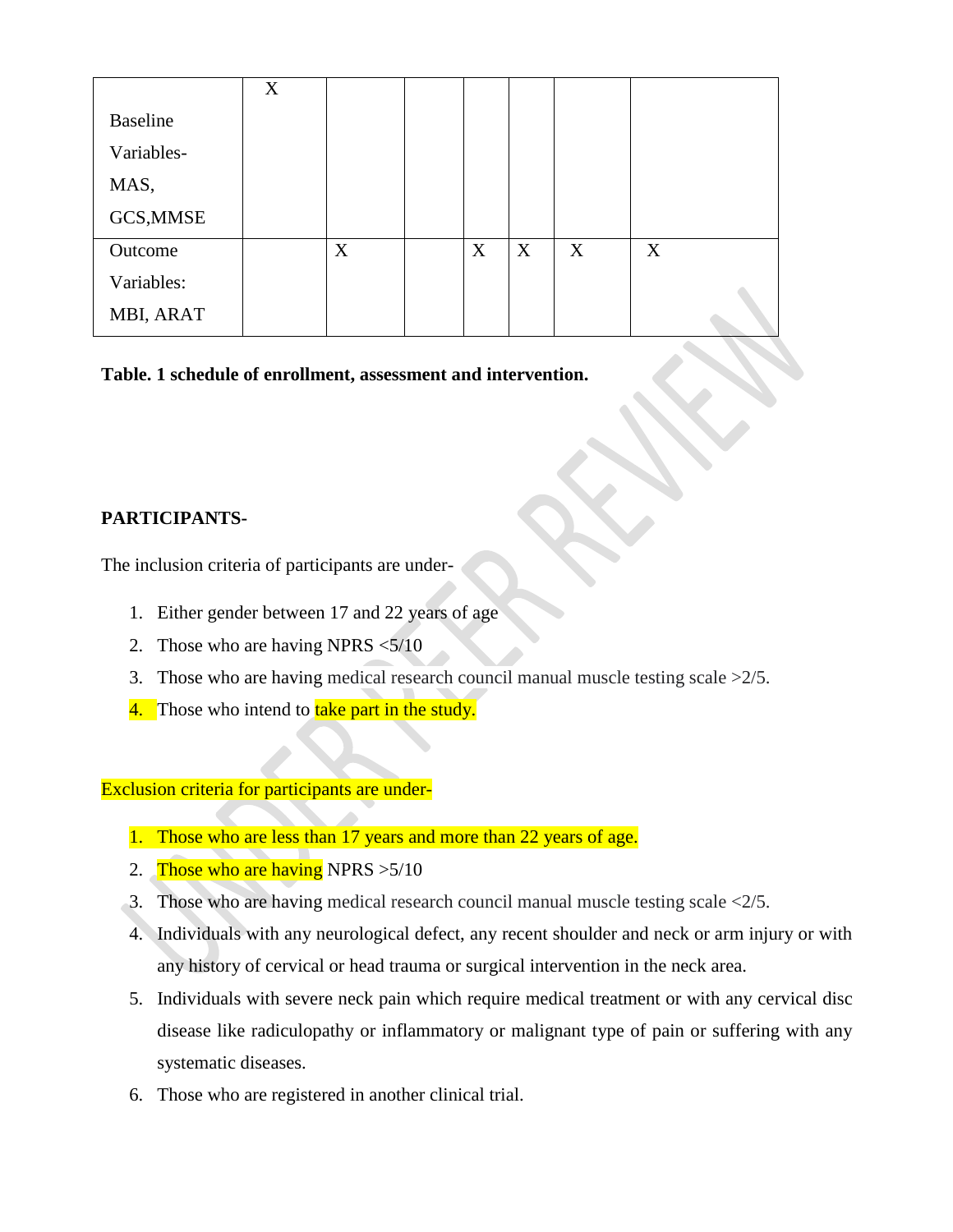#### **PARTICPANT TIMELINE-**

As study duration is of 6 months and intervention duration is 4 weeks so participant will be enrolled mostly during first 2 months of study so 4 week intervention will be completed successfully. Assessment will be done on  $1<sup>st</sup>$  day of visit then in  $2<sup>nd</sup>$  week and last on  $4<sup>th</sup>$  week of intervention. Participant will have to visit 5 days a week for 4 weeks for treatment.

#### **RECRUITMENT-**

The Physiotherapists and health care practitioners working under DMIMSU are invited to refer the prospective subjects to our Out-patient department (OPD). After enrollment in the study participants will be randomized in one of the group A or B and accordingly will undergo the rehabilitation program for 4 weeks with intermediate assessments. Informed patient consent will be taken before allocation and after explaining the purpose of the study, procedure, prospective benefits and after effects of intervention.

## **IMPLEMENTATION**

Randomization will be supervised by the research coordinator and principal investigators. Participants will be asked to handpick a sealed group allocation for the recruitment into either group from the envelope.

#### **BLINDING**

Tester(s) will be blinded to assign the subjects to the group. To ensure blinding, subjects will be mandated not to reveal any details of their treatment to the tester.

# **STUDY PROCEDURE**

The participants will be categorized into two groups-

**Intervention for Group A**- The participants in this group will undergo a 4 week treatment program. It will comprise of conventional modalities like Cryotherapy, active range of motion exercises, isometric exercises and chin tuck in. Isometric exercises include contracting a single muscle or a group of muscles in a controlled manner. The muscle length does not shift during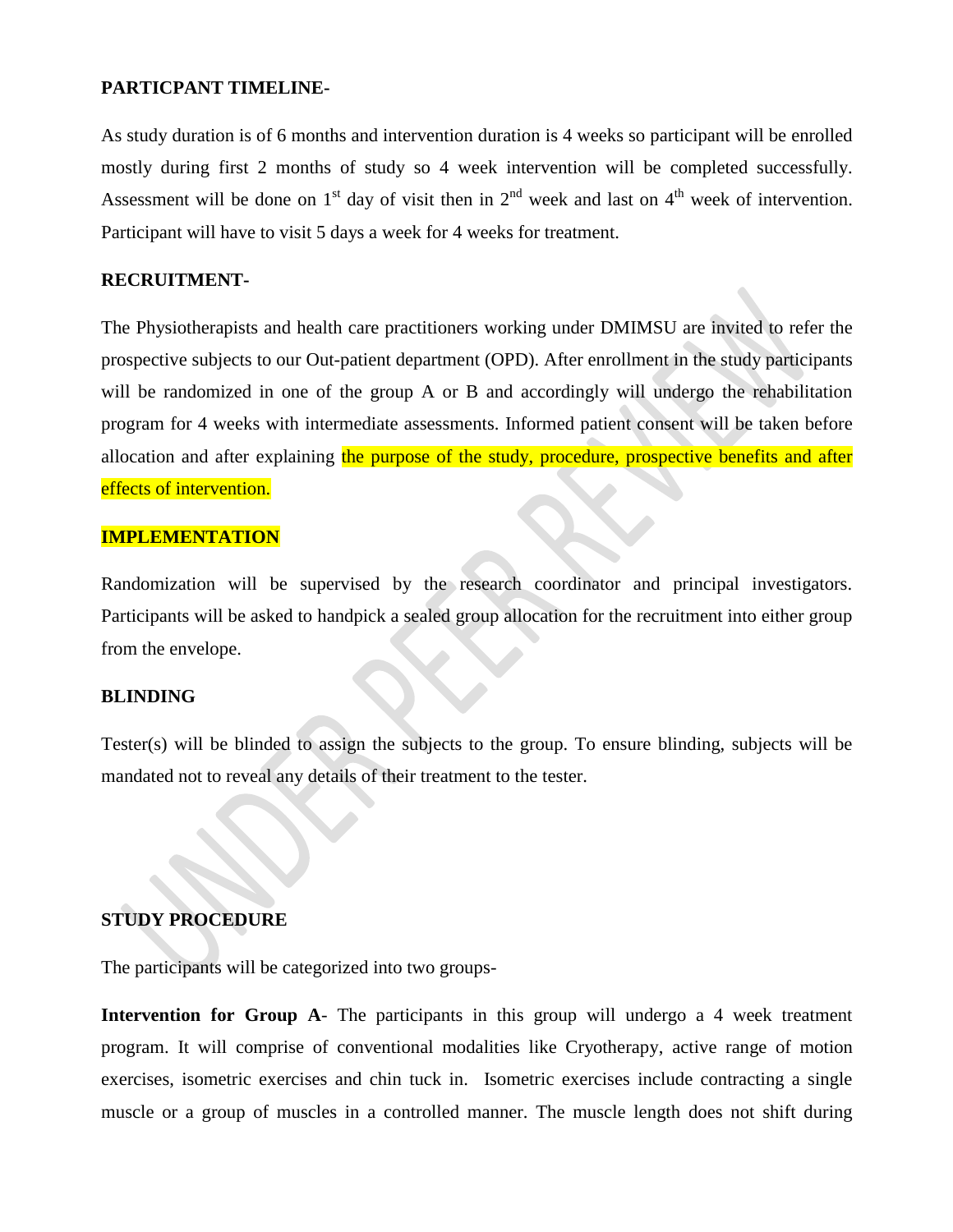isometric exercises, and the affected joint does not move. Isometric exercises aid in the maintenance of resilience. They can also help you gain power, but only in a limited way.

**Intervention for Group B-** The participants in this group will undergo a 4 week treatment program. It will comprise of using theraband for resisted exercises. The theraband used will be from low resistance to maximum resistance. To improve muscle strength, progressive resistance exercise (PRE) is commonly used. Participants exercise their muscles against a resistance that is gradually increased as strength increases during the exercise. Exercise machines, free weights, and elastic bands are some of the most popular pieces of PRE equipment.

### **OUTCOMES-**

- **1. Numerical pain rating scale (NPRS)-** The NPRS is a numeric version of the visual analogue scale (VAS) in which a respondent selects a whole number  $(0-10$  integers) that best describes the intensity of his or her discomfort.A horizontal bar or line is the most popular format**.** For self-completion, the NPRS can be provided verbally or graphically. On the segmented scale, the respondent is asked to select the numeric value that best represents their pain severity. (12)
- **2. Neck disability index (NDI)-** A patient-completed, condition-specific functional status questionnaire includes ten items: pain, personal care, lifting, reading, headaches, concentration, work, driving, sleeping, and leisure. The NDI has enough support and value to keep its position as the most extensively used self-report neck pain measure. The NDI is accessible in a number of languages, each with its own set of validity and reliability outcomes (Greek, German, Dutch, Korean, Spanish, and French). The NDI can be used to evaluate a patient's current state as well as their treatment progress.(13)

## **DATA COLLECTION AND MANAGEMENT**

#### **Data collection**

The evaluation data will be obtained from a pre-established spreadsheet with variable baseline characteristics. Research data will be placed in a secure database. Non-electronic records, such as hard copies of assessment forms, signed informed consent, etc., will be stored safely in the study setting.

#### **Data management**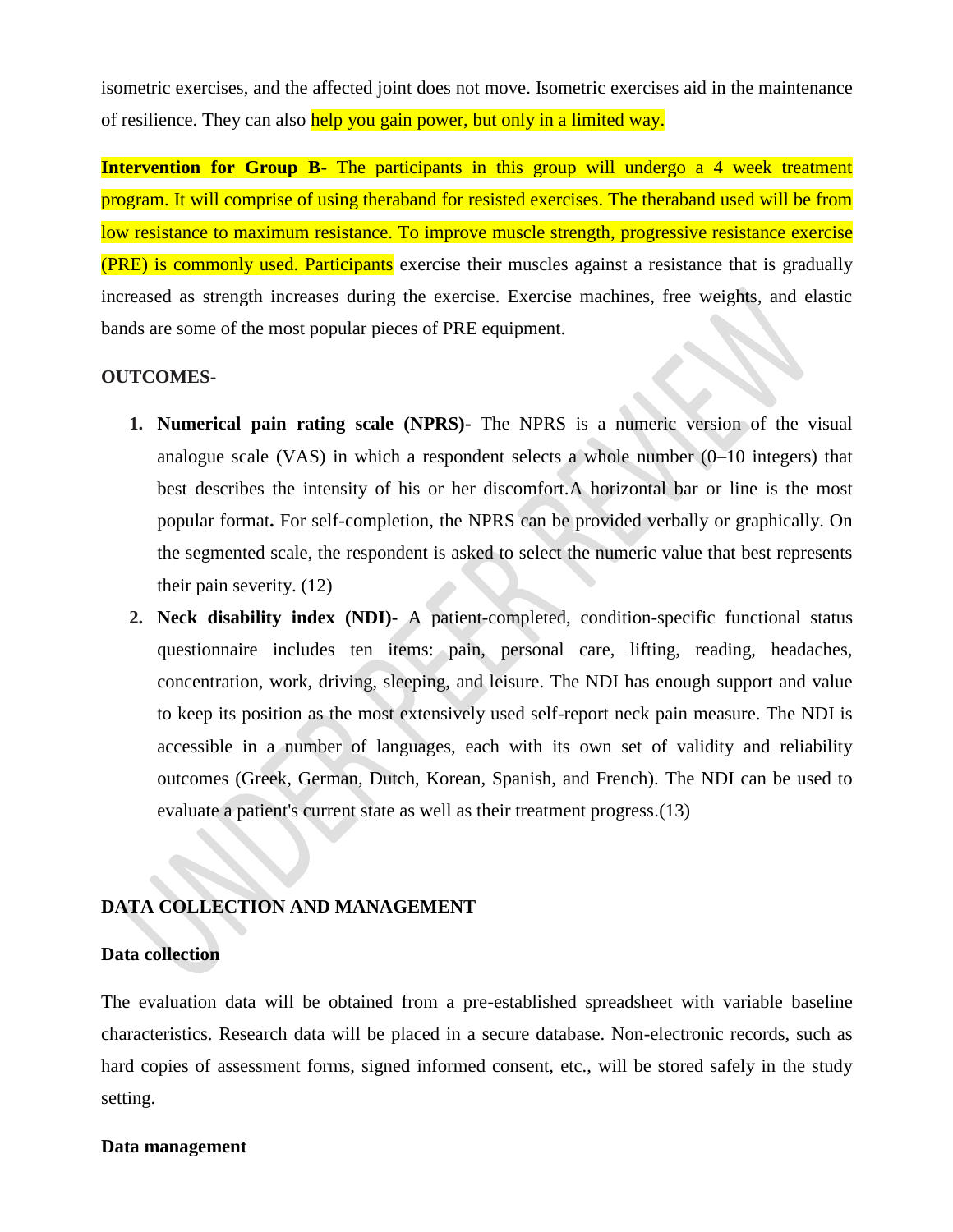Data collection and reporting will be carried out under the supervision of the principal investigators. The research reports must be carefully checked for accuracy. The Excel spreadsheet will be published at the conclusion of the study and given to the statistician for the required analysis. Checklist can be used to avoid lost data due to incorrect staff procedures.

## **STATISTICAL ANALYSIS PLAN**

Data analysis will be undertaken utilizing qualitative and interpretation statistical data through using Chi-square test and the student's unpaired t test. The device used for interpretation will be SPSS24. 0version, Graph pad prism version 7.0 and p<0.005 are considered to be of relevance (p>0.005).

## **BIAS**

Measures will be taken to prevent this from happening attrition bias by giving reminder calls prior to each intervention and by providing travel assistance to those who need it. So, we expect a low percentage of dropouts.

## **RESULT-**

Successful completion of this study will provide evidence on the best treatment strategy out of individual conventional or PRE combined with conventional for text neck syndrome subjects to improve their functional activity and result of this study will lead us to better understanding on both treatments. Once the study result is complete data will be analyzed using paired t-test and will be submitted in form of research paper.

# **DISCUSSION-**

Text neck is a name for a repetitive stress injury or overuse ailment in which a person's head hangs or curves forward while bent over for long periods of time gazing at a phone or other electronic device.(14) The purpose of this study is to see how progressive resisted exercise (PRE) combined with traditional exercise or a traditional exercise programme alone affects pain intensity and functional activities in people with text neck syndrome. Progressive resistance exercise (PRE) is a way to improve the muscles' ability to produce force. PRE can be a valuable intervention in physical therapy because of the health benefits it provides. As per the study by Kenneth Jay, In adults with frequent neck/shoulder pain, small regular doses of progressive resistance training improve rapid force development and, to a lesser degree, maximum force capability. (15) If a lack of force production by muscles is a factor in an individual's inability to perform daily tasks, physical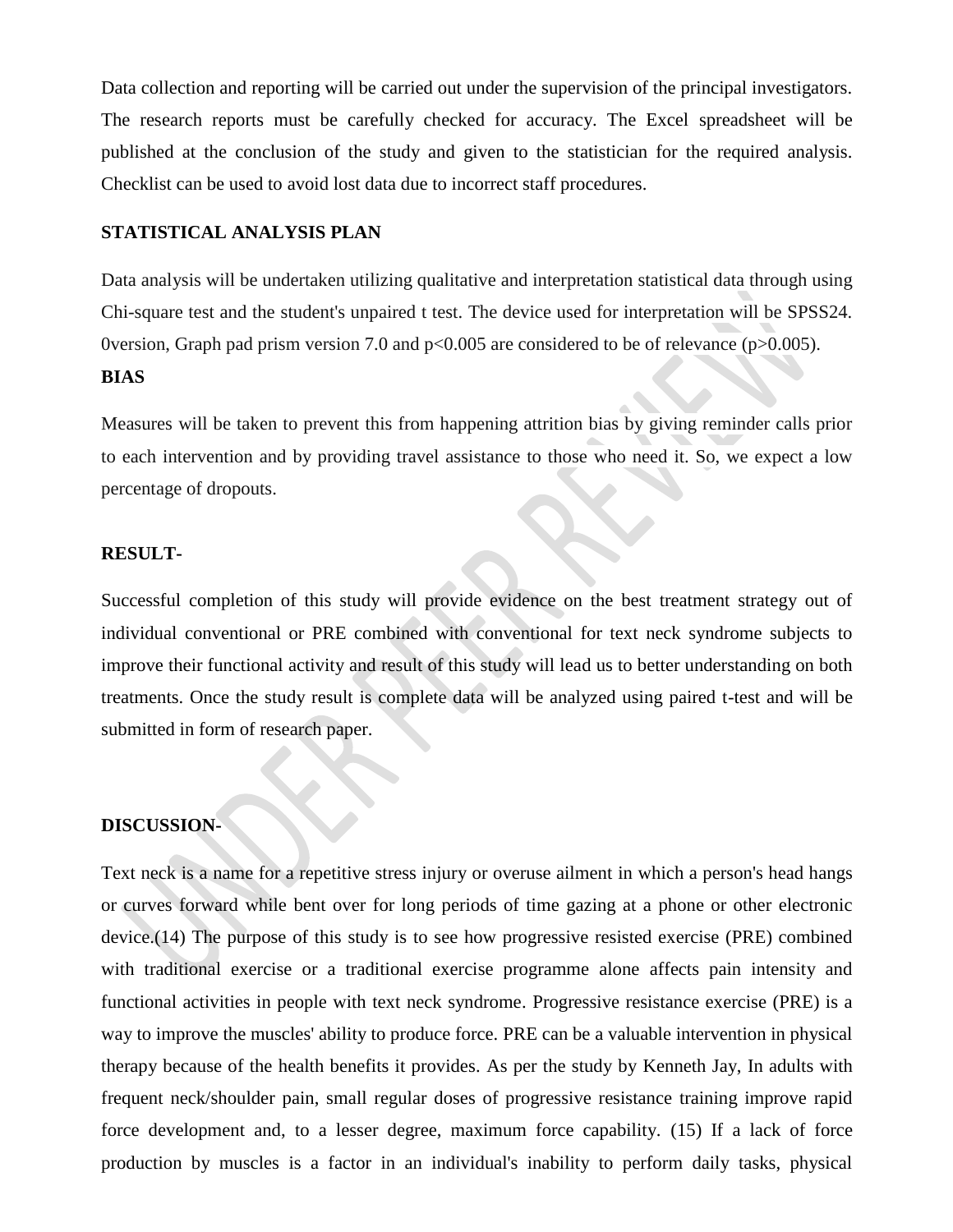therapists may use PRE concepts to create treatment plans.(8) As per the study by Laura G. W. Cox, A neck-specific progressive resistance training intervention significantly improved neck strength, pain, and impairment in a clinical population.(16)In conclusion, this research seeks to explore the effect of PRE and conventional therapy in subjects with text neck syndrome. The result of the study will help subjects for faster recovery and improve their quality of life. Major Outcome measures of the study are NPRS, NDI scales. These 2 major scales will help to assess pain intensity, and functional activities. Strength training is advised for boosting muscular strength, reducing agerelated muscle degradation, and treating individuals with musculoskeletal problems. Strength training is required to improve muscular performance, which aids in the rehabilitation of musculoskeletal problems such as pain, weakness, stiffness, and limited range of motion.(17) Physiotherapy has been demonstrated to be useful in the treatment of patients following surgery.(18) After reconstruction surgery, physiotherapy rehabilitation regimens have been shown to be helpful.(19) Cardiopulmonary fitness and ADL (activities of daily living) training are always reinforced in addition to orthopaedic therapy, and it is also required to avoid subsequent problems.(20) Physiotherapy treatments are frequently used to help people recover faster after a fracture.(21)

## **ETHICAL APPROVAL AND DISSEMINATION**

Ethical approval will be taken from institutional ethical committee. The DMIMS who will fund for research and the subjects who will be participating in the study can access the main findings of the research. Data held safely for the enrolled subjects a minimum of five years. After completion of data collection, statistical analysis a completion report will be formed and after review by institutional research cell will be send for publication.

# **PATIENT CONSENT**

Principal Investigator will obtain the informed consent from the subject on a printed form with signature and given the proof of confidentiality.

# **Confidentiality**

The study program will be elaborated to the participant, and principal investigator will take personal information as a part of procedure. If required to disclose some information for the study, consent will be obtained from the patient with complete assurance of his/her confidentiality.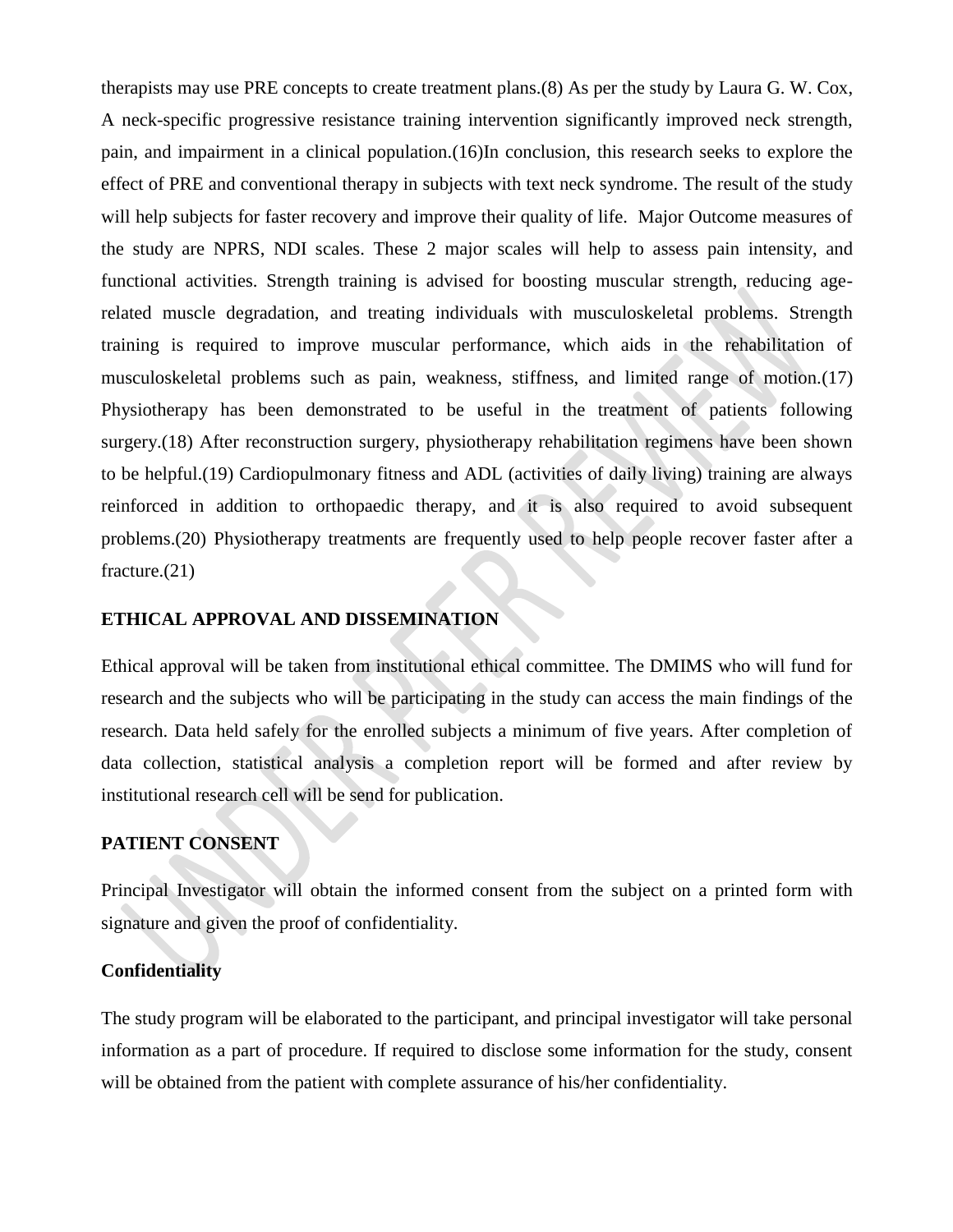#### **REFERENCES:**

- 1. Shah J, Soni K. Effectiveness of Pilates along with Conventional Exercise Program and Conventional Exercise Program Alone in Subjects with Text Neck Syndrome. International Journal of Science and Research (IJSR). 2021 Mar 31;10:1322–6.
- 2. Neupane S, Ali UTI. Text Neck Syndrome Systematic Review. 2017;3(7):8.
- 3. Al-Hadidi F, Bsisu I, AlRyalat SA, Al-Zu'bi B, Bsisu R, Hamdan M, et al. Association between mobile phone use and neck pain in university students: A cross-sectional study using numeric rating scale for evaluation of neck pain. PLoS One [Internet]. 2019 May 20 [cited 2021 Apr 14];14(5). Available from: https://www.ncbi.nlm.nih.gov/pmc/articles/PMC6527223/
- 4. Ahmed S, Akter R, Pokhrel N, Samuel AJ. Prevalence of text neck syndrome and SMS thumb among smartphone users in college-going students: a cross-sectional survey study. J Public Health (Berl). 2021 Apr;29(2):411–6.
- 5. Gupta S, Jaiswal P, Chhabra D. A comparative study between postisometric relaxation and isometric exercises in non-specific neck pain. Journal of Exercise Science and Physiotherapy [Internet]. 2008 Dec [cited 2021 May 10]; Available from: https://search.informit.org/doi/abs/10.3316/informit.863983427440422
- 6. Ylinen J, Takala E-P, Nykänen M, Häkkinen A, Kautiainen H, Mälkiä E, et al. [Exercise of neck and shoulder muscles as a relief for the chronic neck pain]. Duodecim; lääketieteellinen aikakauskirja. 2004 Feb 1;120:1958–67.
- 7. Verhagen AP, Bierma-Zeinstra SMA, Burdorf A, Stynes SM, de Vet HCW, Koes BW. Conservative interventions for treating work-related complaints of the arm, neck or shoulder in adults. Cochrane Database Syst Rev. 2013 Dec 12;(12):CD008742.
- 8. Taylor NF, Dodd KJ, Damiano DL. Progressive resistance exercise in physical therapy: a summary of systematic reviews. Phys Ther. 2005 Nov;85(11):1208–23.
- 9. Iversen VM, Vasseljen O, Mork PJ, Fimland MS. Resistance training vs general physical exercise in multidisciplinary rehabilitation of chronic neck pain: A randomized controlled trial. J Rehabil Med. 2018 Aug 22;50(8):743–50.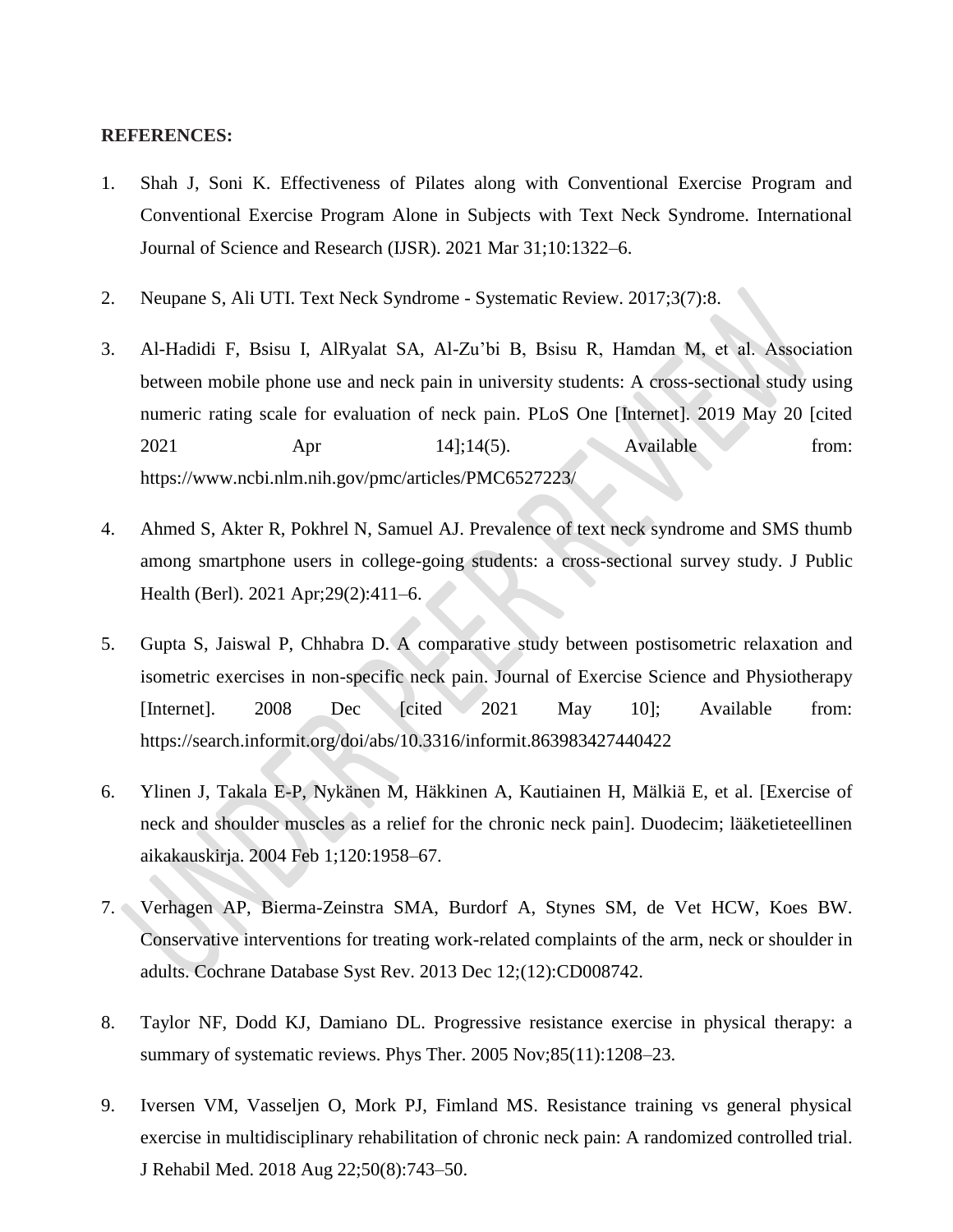- 10. Lin I-H, Chang K-H, Liou T-H, Tsou C-M, Huang Y-C. Progressive shoulder-neck exercise on cervical muscle functions in middle-aged and senior patients with chronic neck pain. Eur J Phys Rehabil Med. 2018 Feb;54(1):13–21.
- 11. Andersen LL, Saervoll CA, Mortensen OS, Poulsen OM, Hannerz H, Zebis MK. Effectiveness of small daily amounts of progressive resistance training for frequent neck/shoulder pain: Randomised controlled trial. Pain. 2011 Feb;152(2):440–6.
- 12. Numeric Pain Rating Scale [Internet]. Physiopedia. [cited 2021 Jun 12]. Available from: https://www.physio-pedia.com/Numeric\_Pain\_Rating\_Scale
- 13. The Neck Disability Index. :2.
- 14. Shah P, Sheth M. Correlation of smartphone use addiction with text neck syndrome and SMS thumb in physiotherapy students. International Journal Of Community Medicine And Public Health. 2018 May 22;5:2512.
- 15. Jay K, Schraefel M, Andersen CH, Ebbesen FS, Christiansen DH, Skotte J, et al. Effect of brief daily resistance training on rapid force development in painful neck and shoulder muscles: randomized controlled trial. Clin Physiol Funct Imaging. 2013 Sep;33(5):386–92.
- 16. Cox LGW, Savur KT, De Nardis RJ, Iles RA. Progressive resistance exercise for improving pain and disability in chronic neck pain: A case series. Physiother Res Int [Internet]. 2020 Oct [cited  $2021$  Apr  $28$ ];25(4). Available from: https://onlinelibrary.wiley.com/doi/10.1002/pri.1863
- 17. Jawade S, Naidu N, Vardharajulu GG. EFFICACY OF STRENGTH TRAINING PROGRAM ON MUSCLE PERFORMANCE BY DETERMINING 1 REPETITION MAXIMUM IN ADULTS. Clinical Medicine. 2020;7(2):9.
- 18. Phansopkar P, Naqvi WM. Early physiotherapy rehabilitation approach enhances recovery in rare acute tibial osteomyelitis post-operative in a 9 year old child. 2020;5.
- 19. Darware M, Naqvi WM. A case report on Physiotherapy rehabilitation accelerating the recovery of older patient with anterior cruciate ligament reconstruction. 2020;6.